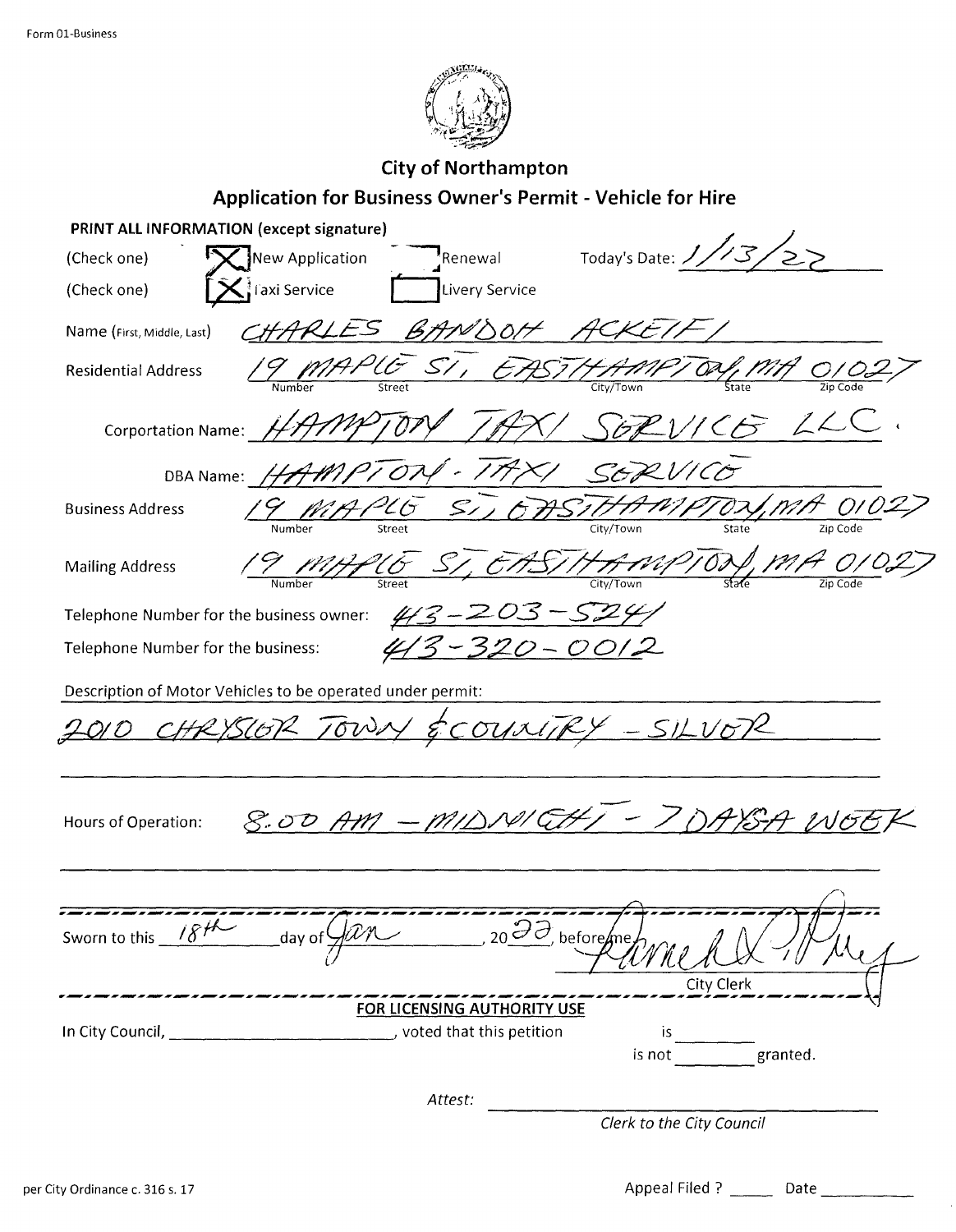

William Francis Galvin Secretary of the Commonwealth

The Commonwealth of Massachusetts<br>Secretary of the Commonwealth

State House, Boston, Massachusetts 02133

December 29, 2021

## TO WHOM IT MAY CONCERN:

I hereby certify that a certificate of organization of a Limited Liability Company was filed in this office by

## **HAMPTON TAXI SERVICE LLC.**

in accordance with the provisions of Massachusetts General Laws Chapter 156C on **DECEMBER 28, 2021.** 

I further certify that said Limited Liability Company has filed all annual reports due and paid all fees with respect to such reports; that said Limited Liability Company has not filed a certificate of cancellation or withdrawal; and that said Limited Liability Company is in good standing with this office.

I also certify that the names of all managers listed in the most recent filing are: **CHARLES BANDOH ACKEIFI** 

I further certify, the names of all persons authorized to execute documents filed with this office and listed in the most recent filing are: CHARLES BANDOH ACKEIFI

The names of all persons authorized to act with respect to real property listed in the most recent filing are: CHARLES BANDOH ACKEIFI



In testimony of which,

I have hereunto affixed the

Great Seal of the Commonwealth

on the date first above written.

William Francis Galein

Secretary of the Commonwealth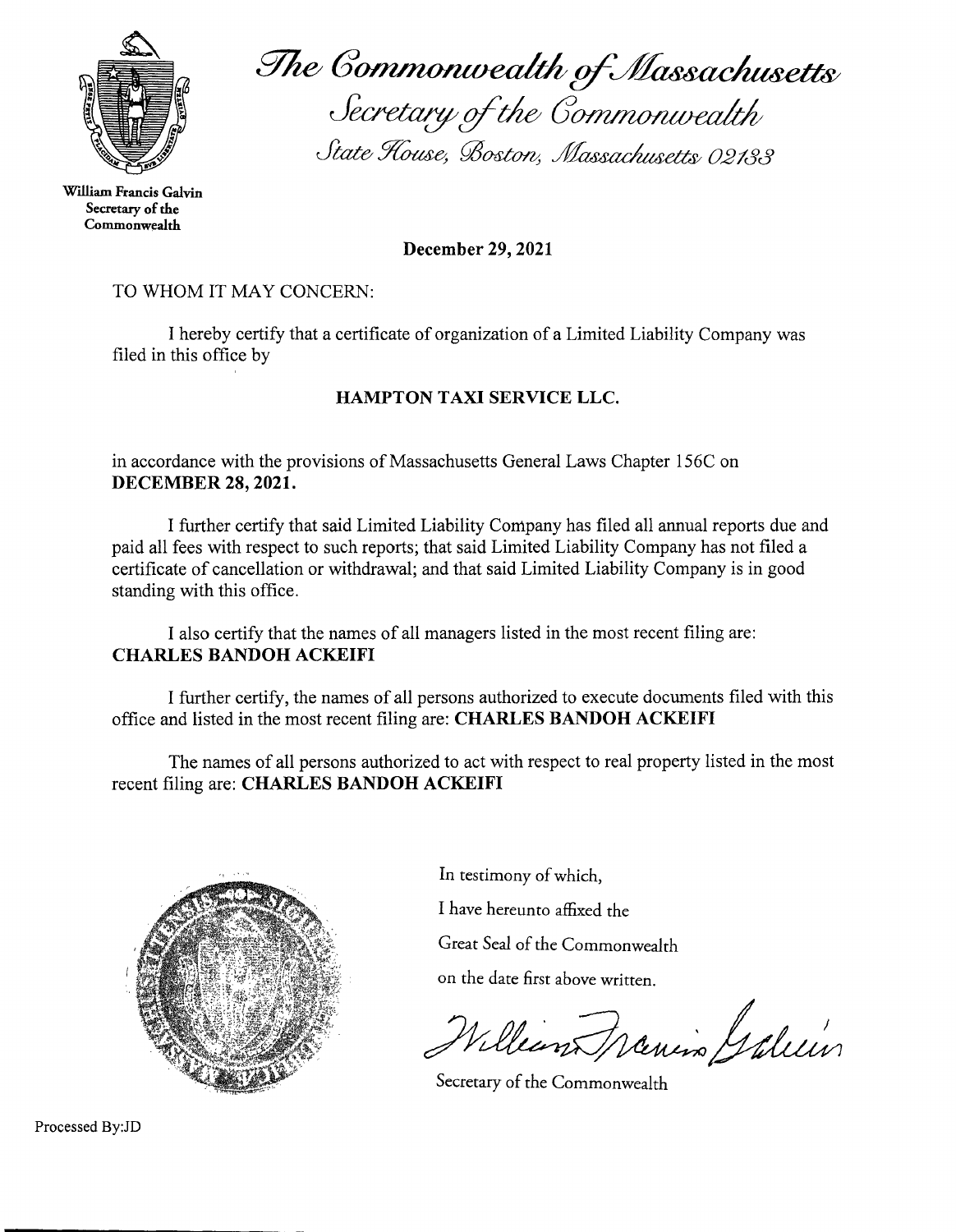

## $ACORD^{\bullet}$  CERTIFICATE OF LIABILITY INSURANCE  $\overline{\bigcirc_{01/12/2022}^{\text{out } \text{f6 M40007771}}$

| THIS CERTIFICATE IS ISSUED AS A MATTER OF INFORMATION ONLY AND CONFERS NO RIGHTS UPON THE CERTIFICATE HOLDER. THIS                                                                                                                                                                                                                                                                                                                                                                                |                              |                                       |                                                                                                                                                                      |                   |                                                                               |  |  |  |
|---------------------------------------------------------------------------------------------------------------------------------------------------------------------------------------------------------------------------------------------------------------------------------------------------------------------------------------------------------------------------------------------------------------------------------------------------------------------------------------------------|------------------------------|---------------------------------------|----------------------------------------------------------------------------------------------------------------------------------------------------------------------|-------------------|-------------------------------------------------------------------------------|--|--|--|
| CERTIFICATE DOES NOT AFFIRMATIVELY OR NEGATIVELY AMEND, EXTEND OR ALTER THE COVERAGE AFFORDED BY THE POLICIES<br>BELOW. THIS CERTIFICATE OF INSURANCE DOES NOT CONSTITUTE A CONTRACT BETWEEN THE ISSUING INSURER(S), AUTHORIZED<br>REPRESENTATIVE OR PRODUCER, AND THE CERTIFICATE HOLDER.                                                                                                                                                                                                        |                              |                                       |                                                                                                                                                                      |                   |                                                                               |  |  |  |
| IMPORTANT: If the certificate holder is an ADDITIONAL INSURED, the policy(les) must be endorsed. If SUBROGATION IS WAIVED, subject to<br>the terms and conditions of the policy, certain policies may require an endorsement. A statement on this certificate does not confer rights to the                                                                                                                                                                                                       |                              |                                       |                                                                                                                                                                      |                   |                                                                               |  |  |  |
| certificate holder in lieu of such endorsement(s).<br><b>PRODUCER</b>                                                                                                                                                                                                                                                                                                                                                                                                                             |                              | <b>CONTACT</b><br><b>Tracy Gamble</b> |                                                                                                                                                                      |                   |                                                                               |  |  |  |
| James F Shea & Sons, LLC                                                                                                                                                                                                                                                                                                                                                                                                                                                                          |                              |                                       | NAME:<br><b>PHONE</b><br>$(413)$ 547-8135<br>[AC No): (413) 547-8137                                                                                                 |                   |                                                                               |  |  |  |
| 200 Center St., P.O. Box 364<br>Ludiow, MA 01056                                                                                                                                                                                                                                                                                                                                                                                                                                                  |                              |                                       | <b>IAIC. No. Extl.</b><br>E-MAIL<br>ADORESS:                                                                                                                         |                   |                                                                               |  |  |  |
|                                                                                                                                                                                                                                                                                                                                                                                                                                                                                                   |                              |                                       | <b>INSURER(S) AFFORDING COVERAGE</b><br>NAIC #                                                                                                                       |                   |                                                                               |  |  |  |
|                                                                                                                                                                                                                                                                                                                                                                                                                                                                                                   |                              |                                       | Commerce Insurance Co.<br><b>INSURER A</b>                                                                                                                           |                   |                                                                               |  |  |  |
| Hampton Taxi Service, LLC<br><b>INSURED</b><br>19 Maple St                                                                                                                                                                                                                                                                                                                                                                                                                                        |                              |                                       | INSURER B :                                                                                                                                                          |                   |                                                                               |  |  |  |
| Easthampton, MA 01027                                                                                                                                                                                                                                                                                                                                                                                                                                                                             |                              |                                       | INSURER C :                                                                                                                                                          |                   |                                                                               |  |  |  |
|                                                                                                                                                                                                                                                                                                                                                                                                                                                                                                   |                              |                                       | INSURER D:                                                                                                                                                           |                   |                                                                               |  |  |  |
|                                                                                                                                                                                                                                                                                                                                                                                                                                                                                                   |                              |                                       | <b>INSURER E :</b><br>INSURER F:                                                                                                                                     |                   |                                                                               |  |  |  |
| <b>COVERAGES</b>                                                                                                                                                                                                                                                                                                                                                                                                                                                                                  |                              | <b>CERTIFICATE NUMBER:</b>            | <b>REVISION NUMBER:</b>                                                                                                                                              |                   |                                                                               |  |  |  |
| THIS IS TO CERTIFY THAT THE POLICIES OF INSURANCE LISTED BELOW HAVE BEEN ISSUED TO THE INSURED NAMED ABOVE FOR THE POLICY PERIOD<br>INDICATED NOTWITHSTANDING ANY REQUIREMENT, TERM OR CONDITION OF ANY CONTRACT OR OTHER DOCUMENT WITH RESPECT TO WHICH THIS<br>CERTIFICATE MAY BE ISSUED OR MAY PERTAIN, THE INSURANCE AFFORDED BY THE POLICIES DESCRIBED HEREIN IS SUBJECT TO ALL THE TERMS.<br>EXCLUSIONS AND CONDITIONS OF SUCH POLICIES. LIMITS SHOWN MAY HAVE BEEN REDUCED BY PAID CLAIMS. |                              |                                       |                                                                                                                                                                      |                   |                                                                               |  |  |  |
| INSR.<br><b>TYPE OF INSURANCE</b>                                                                                                                                                                                                                                                                                                                                                                                                                                                                 | <b>ADDL SUBR</b><br>INSO WVO | POLICY NUMBER                         | POUCY EFF                                                                                                                                                            | <b>POLICY EXP</b> | <b>LIMITS</b>                                                                 |  |  |  |
| COMMERCIAL GENERAL LIABILITY<br><b>CLAIMS-MADE</b><br>OCCUR                                                                                                                                                                                                                                                                                                                                                                                                                                       |                              |                                       |                                                                                                                                                                      |                   | <b>EACH OCCURRENCE</b><br>DAMAGE TO RENTED<br><b>PREMISES (Ea occurrence)</b> |  |  |  |
|                                                                                                                                                                                                                                                                                                                                                                                                                                                                                                   |                              |                                       |                                                                                                                                                                      |                   | MED EXP (Any one person)                                                      |  |  |  |
|                                                                                                                                                                                                                                                                                                                                                                                                                                                                                                   |                              |                                       |                                                                                                                                                                      |                   | PERSONAL & ADV INJURY                                                         |  |  |  |
| GEN'L AGGREGATE LIMIT APPLIES PER<br>PRO-<br>POLICY<br>LOC                                                                                                                                                                                                                                                                                                                                                                                                                                        |                              |                                       |                                                                                                                                                                      |                   | GENERAL AGGREGATE<br>PRODUCTS - COMP/OP AGG                                   |  |  |  |
| JECT<br>OTHER:                                                                                                                                                                                                                                                                                                                                                                                                                                                                                    |                              |                                       |                                                                                                                                                                      |                   |                                                                               |  |  |  |
| <b>AUTOMOBILE LIABILITY</b>                                                                                                                                                                                                                                                                                                                                                                                                                                                                       |                              |                                       |                                                                                                                                                                      |                   | <b>COMBINED SINGLE LIMIT</b><br>(Ea accident)                                 |  |  |  |
| ANY AUTO                                                                                                                                                                                                                                                                                                                                                                                                                                                                                          |                              | TO BE ASSIGNED                        | 01/11/2022                                                                                                                                                           | 01/11/2023        | BODILY INJURY (Per person)<br>100,000                                         |  |  |  |
| ALL OWNED<br>SCHEDULED<br><b>AUTOS</b><br>AUTOS<br>NON-OWNED                                                                                                                                                                                                                                                                                                                                                                                                                                      |                              |                                       |                                                                                                                                                                      |                   | BODILY INJURY (Per accident)<br>300.000<br>s<br>PROPERTY DAMAGE               |  |  |  |
| <b>HIRED AUTOS</b><br>AUTOS                                                                                                                                                                                                                                                                                                                                                                                                                                                                       |                              |                                       |                                                                                                                                                                      |                   | 250,000<br>\$<br>(Per accident)                                               |  |  |  |
| UMBRELLA LIAB<br>OCCUR                                                                                                                                                                                                                                                                                                                                                                                                                                                                            |                              |                                       |                                                                                                                                                                      |                   | s                                                                             |  |  |  |
| <b>EXCESS LIAB</b><br><b>CLAIMS-MADE</b>                                                                                                                                                                                                                                                                                                                                                                                                                                                          |                              |                                       |                                                                                                                                                                      |                   | \$<br><b>EACH OCCURRENCE</b><br>AGGREGATE<br>s                                |  |  |  |
| <b>RETENTION \$</b><br>DED                                                                                                                                                                                                                                                                                                                                                                                                                                                                        |                              |                                       |                                                                                                                                                                      |                   |                                                                               |  |  |  |
| <b>WORKERS COMPENSATION</b><br>AND EMPLOYERS' LIABILITY                                                                                                                                                                                                                                                                                                                                                                                                                                           |                              |                                       |                                                                                                                                                                      |                   | <b>PER</b><br>STATUTE<br><b>OTH-</b><br>ER                                    |  |  |  |
| y i N<br>ANY PROPRIETOR/PARTNER/EXECUTIVE<br>OFFICER MEMBER EXCLUDED?                                                                                                                                                                                                                                                                                                                                                                                                                             | n) a                         |                                       |                                                                                                                                                                      |                   | E.L. EACH ACCIDENT                                                            |  |  |  |
| (Mandatory in NH)<br>If yes, describe under<br>DESCRIPTION OF OPERATIONS below                                                                                                                                                                                                                                                                                                                                                                                                                    |                              |                                       |                                                                                                                                                                      |                   | EL DISEASE - EA EMPLOYEE   \$                                                 |  |  |  |
|                                                                                                                                                                                                                                                                                                                                                                                                                                                                                                   |                              |                                       |                                                                                                                                                                      |                   | E.L. DISEASE - POLICY LIMIT<br>s                                              |  |  |  |
|                                                                                                                                                                                                                                                                                                                                                                                                                                                                                                   |                              |                                       |                                                                                                                                                                      |                   |                                                                               |  |  |  |
|                                                                                                                                                                                                                                                                                                                                                                                                                                                                                                   |                              |                                       |                                                                                                                                                                      |                   |                                                                               |  |  |  |
| DESCRIPTION OF OPERATIONS / LOCATIONS / VEHICLES (ACORD 101, Additional Remarks Schadule, may be attached if more space is required)                                                                                                                                                                                                                                                                                                                                                              |                              |                                       |                                                                                                                                                                      |                   |                                                                               |  |  |  |
| <b>Taxi Service</b>                                                                                                                                                                                                                                                                                                                                                                                                                                                                               |                              |                                       |                                                                                                                                                                      |                   |                                                                               |  |  |  |
|                                                                                                                                                                                                                                                                                                                                                                                                                                                                                                   |                              |                                       |                                                                                                                                                                      |                   |                                                                               |  |  |  |
|                                                                                                                                                                                                                                                                                                                                                                                                                                                                                                   |                              |                                       |                                                                                                                                                                      |                   |                                                                               |  |  |  |
|                                                                                                                                                                                                                                                                                                                                                                                                                                                                                                   |                              |                                       |                                                                                                                                                                      |                   |                                                                               |  |  |  |
| <b>CERTIFICATE HOLDER</b>                                                                                                                                                                                                                                                                                                                                                                                                                                                                         |                              |                                       | <b>CANCELLATION</b>                                                                                                                                                  |                   |                                                                               |  |  |  |
| City of Northampton<br>ATTN: City Clerk's Office<br>210 Main St., RM 4<br>Northampton, MA 01060                                                                                                                                                                                                                                                                                                                                                                                                   |                              |                                       | SHOULD ANY OF THE ABOVE DESCRIBED POLICIES BE CANCELLED BEFORE<br>THE EXPIRATION DATE THEREOF, NOTICE WILL BE DELIVERED IN<br>ACCORDANCE WITH THE POLICY PROVISIONS. |                   |                                                                               |  |  |  |
|                                                                                                                                                                                                                                                                                                                                                                                                                                                                                                   |                              |                                       | AUTHORIZED REPRESENTATIVE-                                                                                                                                           |                   |                                                                               |  |  |  |
|                                                                                                                                                                                                                                                                                                                                                                                                                                                                                                   |                              |                                       |                                                                                                                                                                      |                   |                                                                               |  |  |  |
|                                                                                                                                                                                                                                                                                                                                                                                                                                                                                                   |                              |                                       |                                                                                                                                                                      |                   |                                                                               |  |  |  |
| © 198\$-2014 ACORD CORPORATION. All rights reserved.                                                                                                                                                                                                                                                                                                                                                                                                                                              |                              |                                       |                                                                                                                                                                      |                   |                                                                               |  |  |  |
| The ACORD name and logo are registered marks of ACORD<br>ACORD 25 (2014/01)                                                                                                                                                                                                                                                                                                                                                                                                                       |                              |                                       |                                                                                                                                                                      |                   |                                                                               |  |  |  |